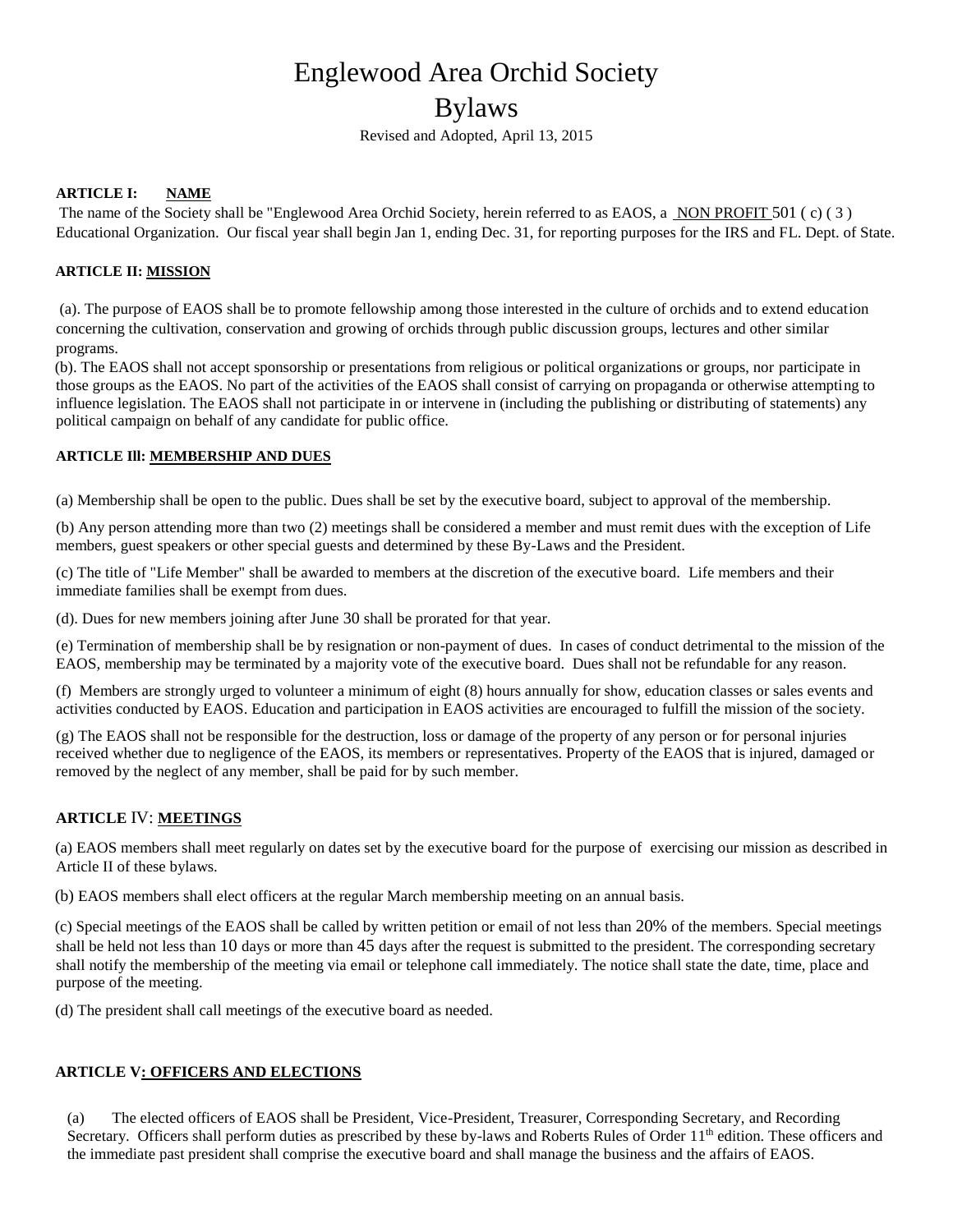(b) The term of any elected officer shall be for two years and officers may run for re-election.

(c) Officer nominations and elections shall be held at the March Membership meeting. Election to offices having more than one (1) candidate shall be by secret ballot.

(d) Newly elected officers shall be installed at the April meeting and assume their duties effective as of that date.

(e) Officer vacancies shall be filled by vote of the executive board subject to approval by the membership.

(f) The Board may recommend that the membership suspend the authority of any Officer who is unable or unwilling to fulfill the duties of the office or whose actions are detrimental to the mission of the EAOS. Notice of such a vote must be emailed at least one week prior to the meeting. This suspension of authority would require a majority vote of the members attending.

#### **ARTICLE VI: COMMITIEES. HISTORIAN, LIBRARIAN and AOS REPRESENTATIVE**

(a) The standing committees of EAOS shall be membership, newsletter, raffle, show, and website committees. The duties of the standing committees shall be, but are not limited to the following:

1. The membership committee shall maintain an attendance record for each meeting, distribute and collect name badges and greet visitors.

2. The newsletter committee shall publish the monthly EAOS newsletter.

3. The raffle committee shall procure and maintain plants and other materials, sell tickets and supervise drawings for the monthly raffle.

4. The show committee shall be responsible for the design and construction of EAOS displays at orchid shows.

5. The website committee shall design, publish and update the EAOS website.

(b) The president shall appoint all committee chairs. Each committee chairperson may choose members of EAOS to serve on his or her committee. Ad hoc committees shall be created by the president or the executive board as needed.

(c) The president shall appoint a historian, a librarian and an AOS representative.

1. The historian shall collect, collate and maintain documents, photos, and other materials pertaining to the activities of the EAOS.

2. The librarian shall catalog all materials kept for loan by EAOS. The librarian shall be present to lend these materials at regular membership meetings and keep records of those borrowing them.

3. The AOS representative shall act as liaison between EAOS and AOS.

(d) The executive board shall appoint an audit committee in September of each calendar year. The audit committee shall audit the financial records of EAOS and report the results of the audit to the membership in November at the regular monthly meeting.

#### **Article VII. Disbursements and Contracts**

(a) Any disbursement greater than \$500.00 shall require prior approval by the executive board or a special meeting of the membership called by the executive board.

(b) Any single disbursement of greater than \$1000.00 shall require approval by the membership.

(c) No one shall be vested with the power to enter into an agreement, contract or other obligation without prior approval of the executive board.